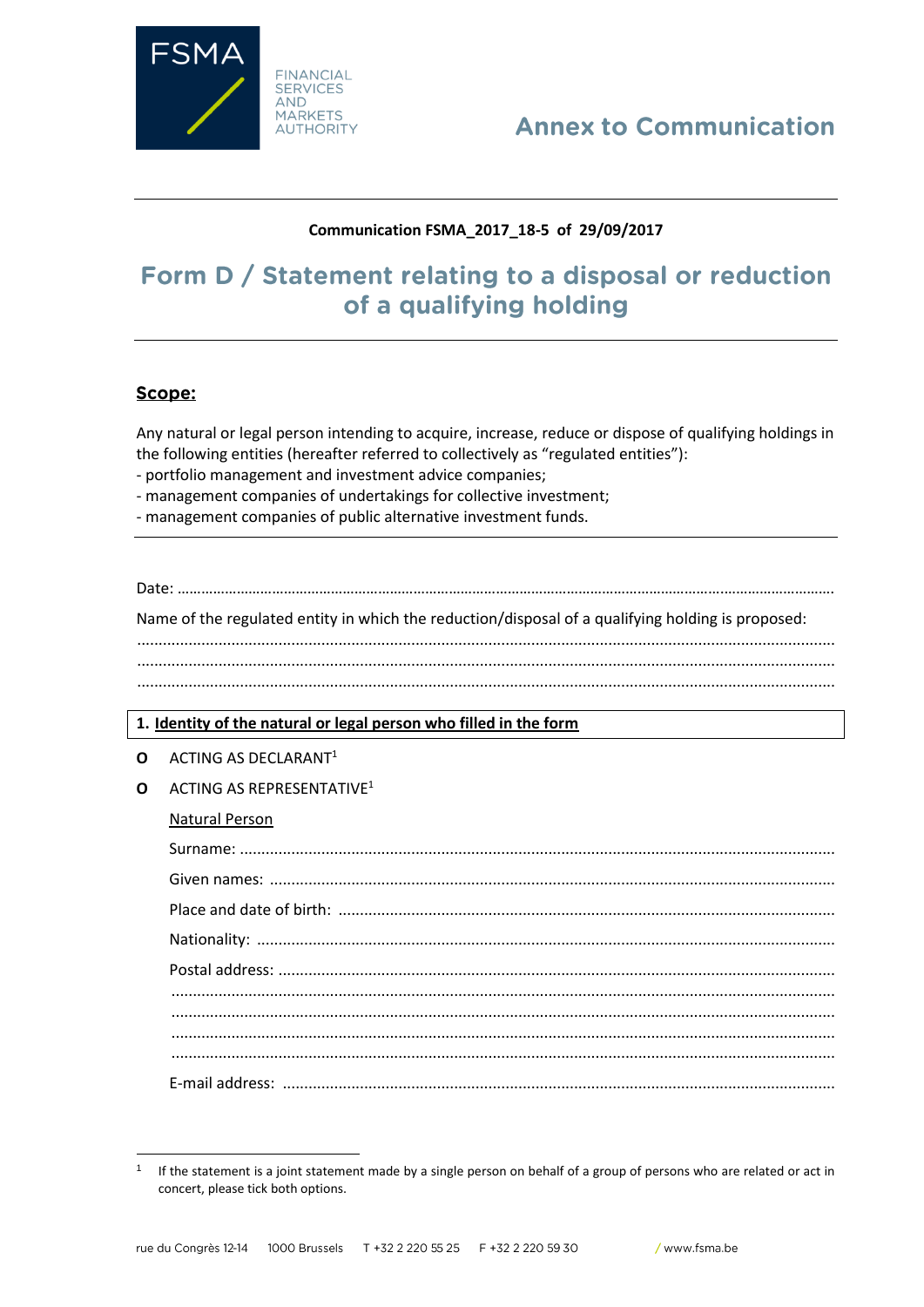2/12 / Communication FSMA\_2017\_18-5 of 30/09/2017

#### Legal person

#### Company name and legal form:

| $\begin{minipage}{0.9\linewidth} \begin{tabular}{l} \hline \textbf{0.01} \end{tabular} \end{minipage} \begin{tabular}{l} \hline \textbf{0.01} \end{tabular} \end{minipage} \begin{tabular}{l} \hline \textbf{0.01} \end{tabular} \end{minipage} \begin{tabular}{l} \hline \textbf{0.01} \end{tabular} \end{minipage} \begin{tabular}{l} \hline \textbf{0.01} \end{tabular} \end{minipage} \begin{tabular}{l} \hline \textbf{0.01} \end{tabular} \end{minipage} \begin{tabular}{l} \$ |
|--------------------------------------------------------------------------------------------------------------------------------------------------------------------------------------------------------------------------------------------------------------------------------------------------------------------------------------------------------------------------------------------------------------------------------------------------------------------------------------|
|                                                                                                                                                                                                                                                                                                                                                                                                                                                                                      |
|                                                                                                                                                                                                                                                                                                                                                                                                                                                                                      |
|                                                                                                                                                                                                                                                                                                                                                                                                                                                                                      |
|                                                                                                                                                                                                                                                                                                                                                                                                                                                                                      |
|                                                                                                                                                                                                                                                                                                                                                                                                                                                                                      |
| $\begin{minipage}{0.9\linewidth} \begin{tabular}{l} \hline \textbf{0.01} \end{tabular} \end{minipage} \begin{tabular}{l} \hline \textbf{1.01} \end{tabular} \end{minipage} \begin{tabular}{l} \hline \textbf{1.01} \end{tabular} \end{minipage} \begin{tabular}{l} \hline \textbf{2.01} \end{tabular} \end{minipage} \begin{tabular}{l} \hline \textbf{3.01} \end{tabular} \end{minipage} \begin{tabular}{l} \hline \textbf{4.01} \end{tabular} \end{minipage} \begin{tabular}{l} \$ |
| Company number:                                                                                                                                                                                                                                                                                                                                                                                                                                                                      |
|                                                                                                                                                                                                                                                                                                                                                                                                                                                                                      |
|                                                                                                                                                                                                                                                                                                                                                                                                                                                                                      |
|                                                                                                                                                                                                                                                                                                                                                                                                                                                                                      |
|                                                                                                                                                                                                                                                                                                                                                                                                                                                                                      |
|                                                                                                                                                                                                                                                                                                                                                                                                                                                                                      |
|                                                                                                                                                                                                                                                                                                                                                                                                                                                                                      |

## 2. Identity of the declaring shareholder<sup>2</sup>

#### **Natural Person**

| Legal person |
|--------------|
|              |
|              |
|              |
|              |
|              |
|              |
|              |

<sup>&</sup>lt;sup>2</sup> To be completed only if this person is different from that mentioned in Paragraph 1.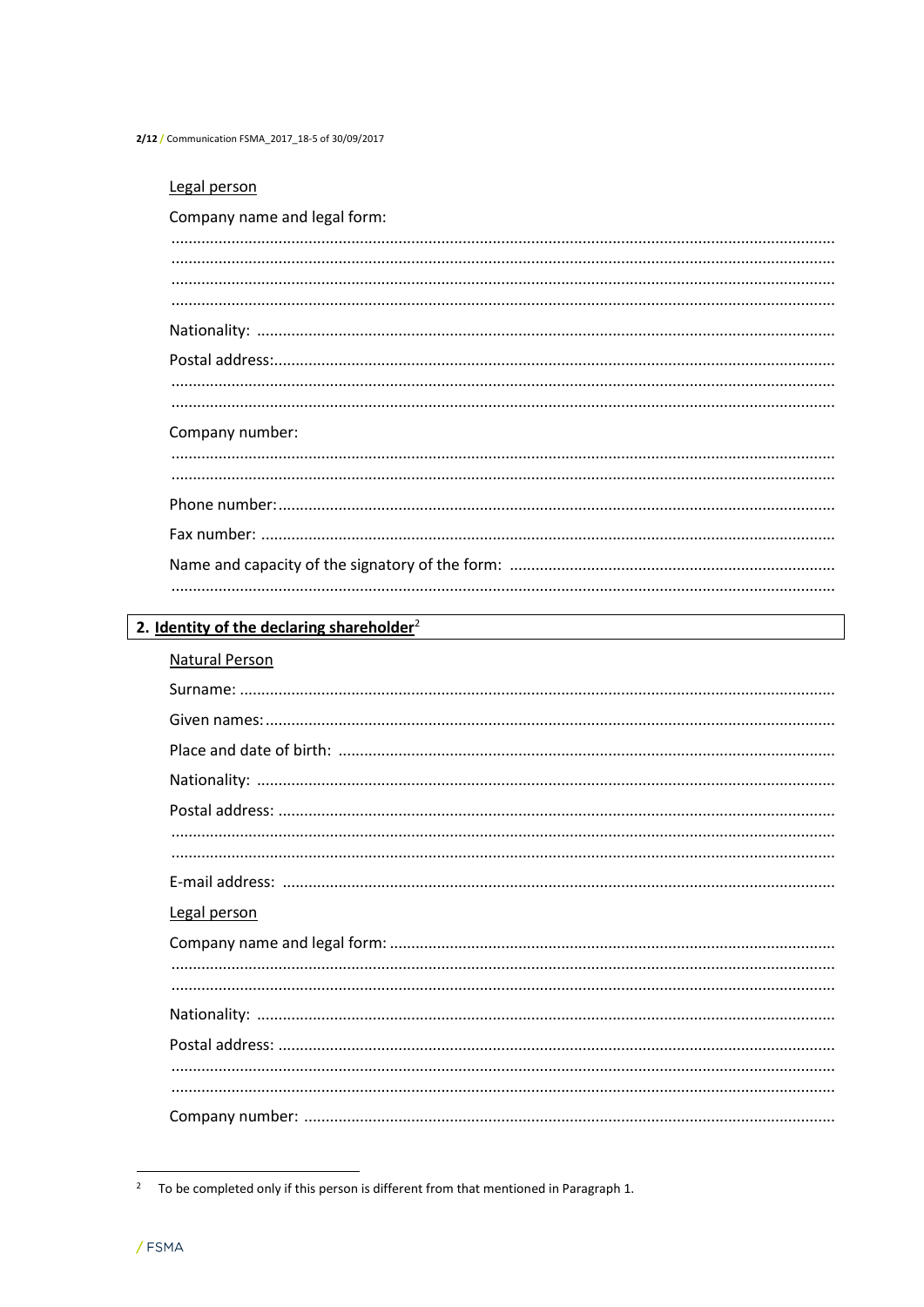| Trust or similar legal construction |
|-------------------------------------|
|                                     |
|                                     |
|                                     |
|                                     |
|                                     |
|                                     |
|                                     |
|                                     |
|                                     |
|                                     |
|                                     |

#### **3. Information on the disposal**

- (3.1) This statement relates to the disposal or reduction of a qualifying holding which is:
	- **O** Direct
	- **O** Indirect

In this case, a diagram showing the structure of the indirect holding, and identifying the entities through which it is held and the proportions of voting rights that are held at each link of the chain, is provided in Annex no. ... enclosed with this form.

- (3.2) This statement relates to the disposal or reduction of a qualifying holding by a shareholder:
	- **O** Acting alone
	- **O** Related to the other direct or indirect shareholders of the regulated entity who are named opposite:
	- **O** Acting in concert with the other direct or indirect shareholders of the regulated entity who are named opposite:

Planned consequences of the proposed disposal on the shareholding structure of the regulated entity:

#### Observations:

- In the case of an indirect qualifying holding, the calculations below must take account of the securities held directly by the last entity in the holding chain;
- In the case of an action in concert, the calculations below must successively take account of all securities held by the declaring shareholder, and of all securities held by all persons acting in concert.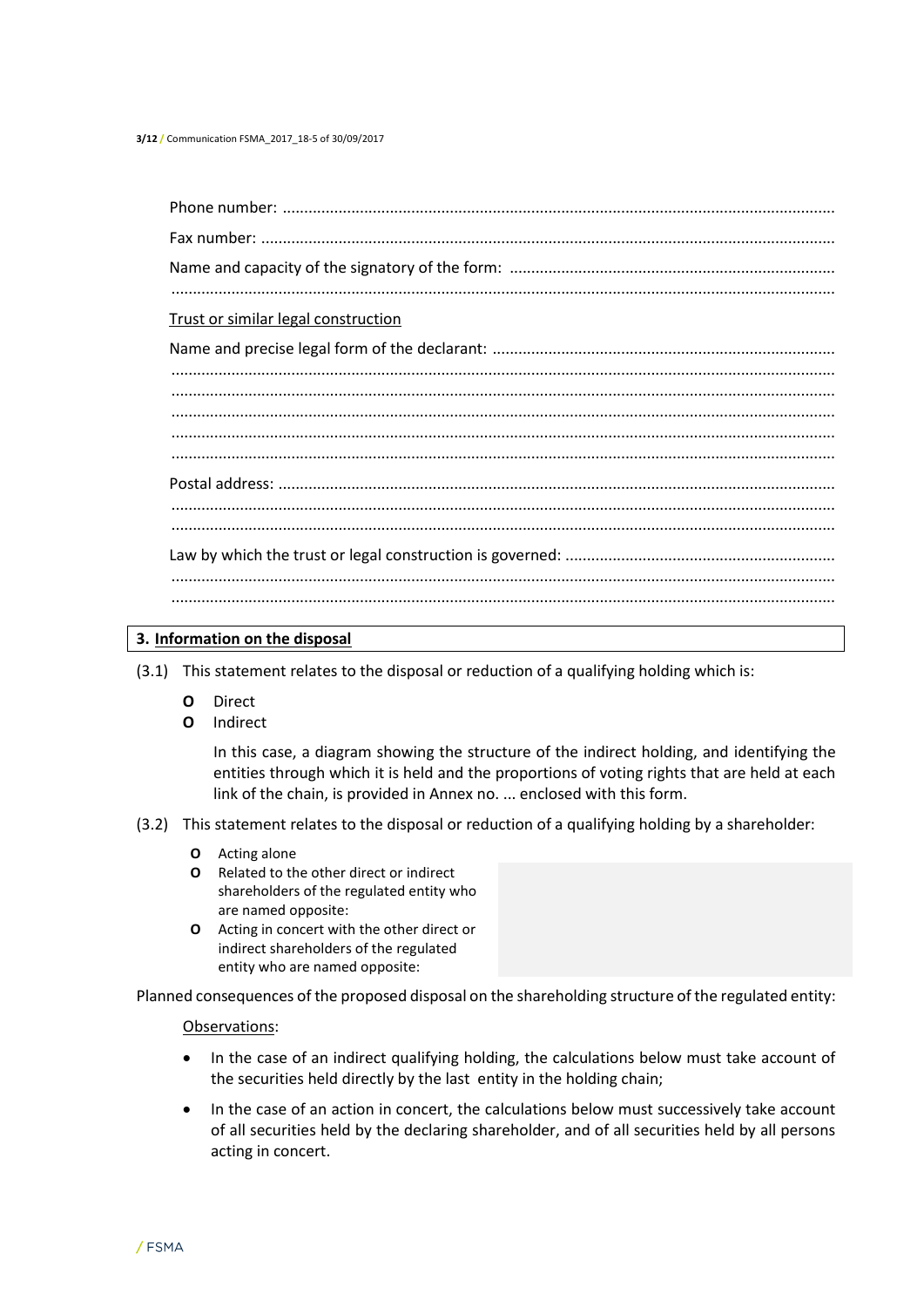#### **Situation** *before* **the proposed disposal**

(3.3.1.a) Calculation of the proportion of **voting rights** which the declaring shareholder holds individually in the regulated entity:

| Number and proportion of voting rights |                                                                                                                                                                                                     | Denominator | Numerator | $\%$  | Exercise |
|----------------------------------------|-----------------------------------------------------------------------------------------------------------------------------------------------------------------------------------------------------|-------------|-----------|-------|----------|
|                                        |                                                                                                                                                                                                     | (a)         | (b)       | (b/a) | period   |
| $1^{\circ}$                            | Securities which represent capital and to which<br>voting rights are attached                                                                                                                       |             |           |       |          |
| $2^{\circ}$                            | Securities which do not represent capital and to<br>which voting rights are attached                                                                                                                |             |           |       |          |
| 3°                                     | Certificates representing (not to be included in the<br>numerator under 1° and 2°):                                                                                                                 |             |           |       |          |
|                                        | a. securities which represent capital and to which<br>voting rights are attached                                                                                                                    |             |           |       |          |
|                                        | b. securities which do not represent capital and to<br>which voting rights are attached                                                                                                             |             |           |       |          |
| 4°                                     | Unconditional rights and commitments to acquire<br>issued securities to which voting rights are<br>attached, expressed in number of securities, where<br>these rights and commitments originate in: |             |           |       |          |
|                                        | options                                                                                                                                                                                             |             |           |       |          |
|                                        | contracts                                                                                                                                                                                           |             |           |       |          |
|                                        | other (please detail)                                                                                                                                                                               |             |           |       |          |
| Total                                  |                                                                                                                                                                                                     |             |           |       |          |
|                                        | As a matter of interest:                                                                                                                                                                            |             |           |       |          |
|                                        | . Conditional rights and commitments to acquire issued<br>securities to which voting rights are attached, where<br>these rights and commitments originate in:                                       |             |           |       |          |
|                                        | the conversion of bonds                                                                                                                                                                             |             |           |       |          |
|                                        | the conversion of loans                                                                                                                                                                             |             |           |       |          |
| $\qquad \qquad -$                      | other (please detail)                                                                                                                                                                               |             |           |       |          |
|                                        | . Rights and commitments to subscribe for securities to<br>be issued and to which voting rights are attached,<br>where these rights and commitments originate in:                                   |             |           |       |          |
|                                        | the conversion of bonds                                                                                                                                                                             |             |           |       |          |
|                                        | the conversion of loans                                                                                                                                                                             |             |           |       |          |
|                                        | the exercise of warrants                                                                                                                                                                            |             |           |       |          |
|                                        | other (please detail)                                                                                                                                                                               |             |           |       |          |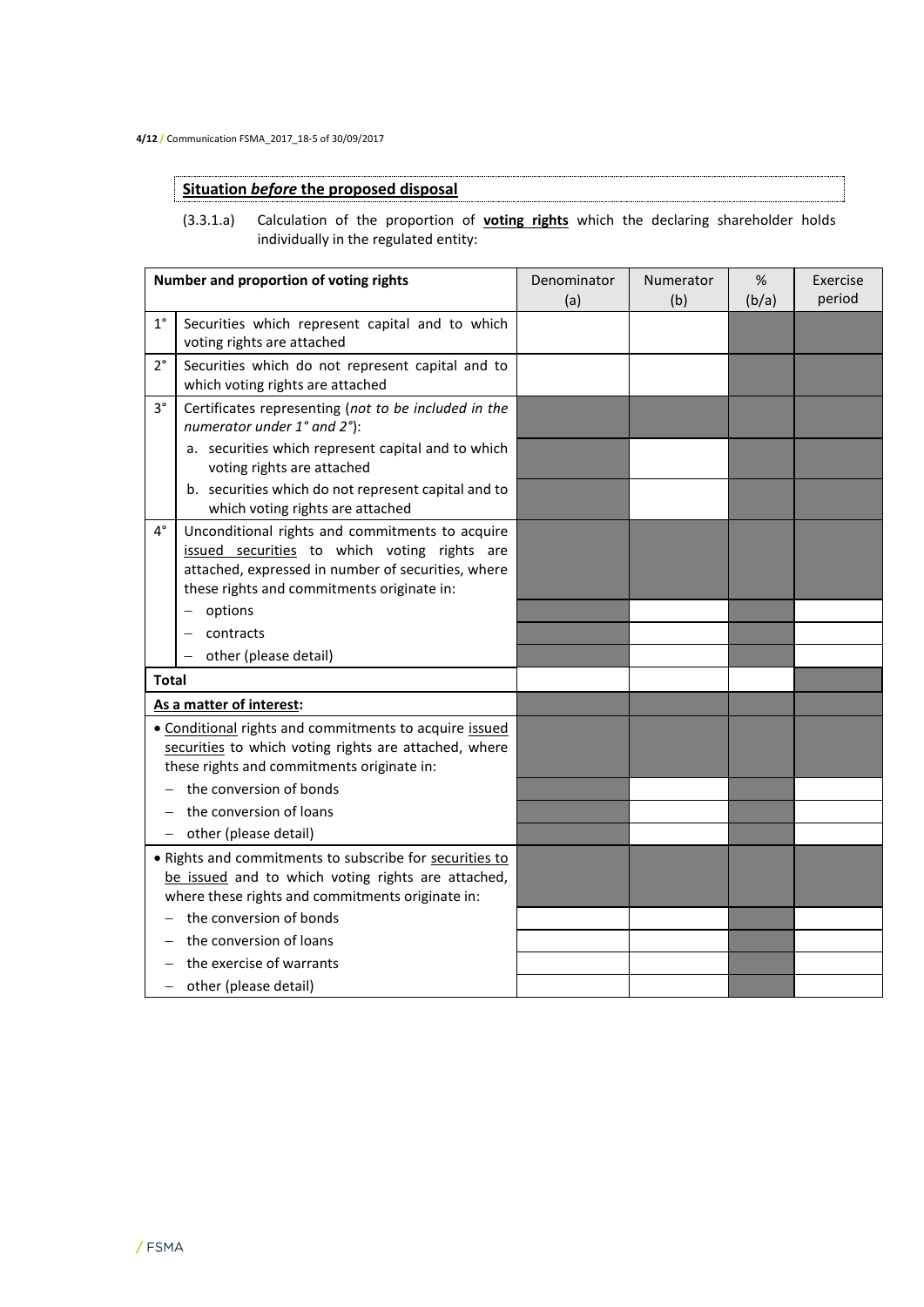(3.3.1.b) Calculation of the proportion of all **voting rights** which the declaring shareholder and the other persons with whom the declaring shareholder acts in concert hold collectively in the regulated entity:

|              | Number and proportion of voting rights                                                                                                                                                              | Denominator | Numerator | $\%$  | Exercise |
|--------------|-----------------------------------------------------------------------------------------------------------------------------------------------------------------------------------------------------|-------------|-----------|-------|----------|
|              |                                                                                                                                                                                                     | (a)         | (b)       | (b/a) | period   |
| $1^{\circ}$  | Securities which represent capital and to which<br>voting rights are attached                                                                                                                       |             |           |       |          |
| $2^{\circ}$  | Securities which do not represent capital and to<br>which voting rights are attached                                                                                                                |             |           |       |          |
| $3^{\circ}$  | Certificates representing (not to be included in the<br>numerator under 1° and 2°):                                                                                                                 |             |           |       |          |
|              | c. securities which represent capital and to which<br>voting rights are attached                                                                                                                    |             |           |       |          |
|              | d. securities which do not represent capital and to<br>which voting rights are attached                                                                                                             |             |           |       |          |
| 4°           | Unconditional rights and commitments to acquire<br>issued securities to which voting rights are<br>attached, expressed in number of securities, where<br>these rights and commitments originate in: |             |           |       |          |
|              | options                                                                                                                                                                                             |             |           |       |          |
|              | contracts                                                                                                                                                                                           |             |           |       |          |
|              | other (please detail)                                                                                                                                                                               |             |           |       |          |
| <b>Total</b> |                                                                                                                                                                                                     |             |           |       |          |
|              | As a matter of interest:                                                                                                                                                                            |             |           |       |          |
|              | • Conditional rights and commitments to acquire issued<br>securities to which voting rights are attached, where<br>these rights and commitments originate in:                                       |             |           |       |          |
|              | the conversion of bonds                                                                                                                                                                             |             |           |       |          |
|              | the conversion of loans                                                                                                                                                                             |             |           |       |          |
| -            | other (please detail)                                                                                                                                                                               |             |           |       |          |
|              | . Rights and commitments to subscribe for securities to<br>be issued and to which voting rights are attached,<br>where these rights and commitments originate in:                                   |             |           |       |          |
|              | the conversion of bonds                                                                                                                                                                             |             |           |       |          |
|              | the conversion of loans                                                                                                                                                                             |             |           |       |          |
|              | the exercise of warrants                                                                                                                                                                            |             |           |       |          |
| $-$          | other (please detail)                                                                                                                                                                               |             |           |       |          |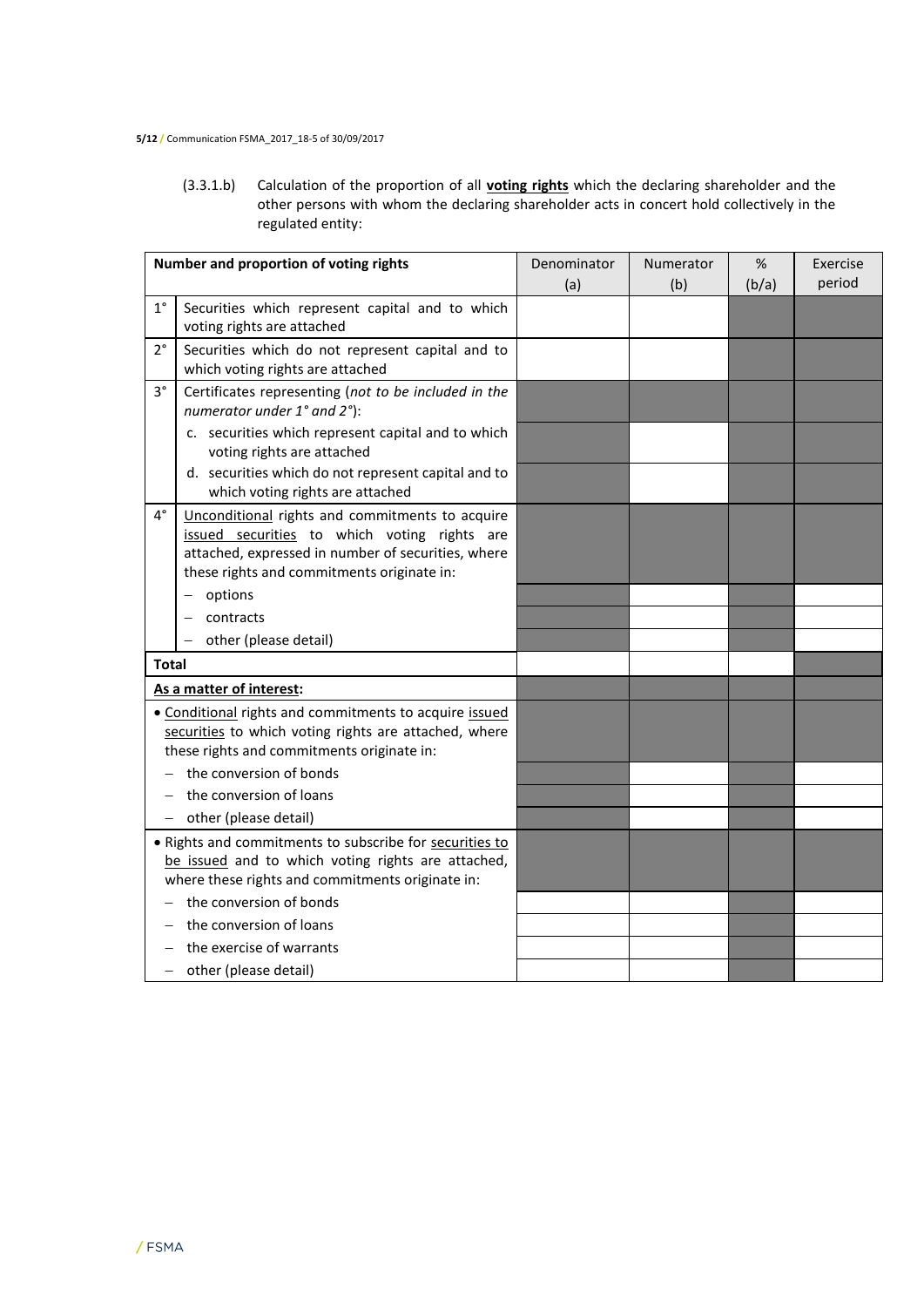(3.3.2.a) Calculation of the **proportion of capital** which the declaring shareholder holds individually in the regulated entity:

| Number of securities representing capital<br>and |                                                                                                                                                                                                                            | Denominator | Numerator | $\%$  | Exercise<br>period |
|--------------------------------------------------|----------------------------------------------------------------------------------------------------------------------------------------------------------------------------------------------------------------------------|-------------|-----------|-------|--------------------|
| $1^{\circ}$                                      | proportion of capital held                                                                                                                                                                                                 | (a)         | (b)       | (b/a) |                    |
|                                                  | Securities which represent capital and to which<br>voting rights are attached                                                                                                                                              |             |           |       |                    |
| $2^{\circ}$                                      | Securities which represent capital, without voting<br>rights                                                                                                                                                               |             |           |       |                    |
| $3^{\circ}$                                      | Certificates representing (not to be included in the<br>numerator under 1° and 2°):                                                                                                                                        |             |           |       |                    |
|                                                  | e. securities which represent capital and to which<br>voting rights are attached                                                                                                                                           |             |           |       |                    |
|                                                  | f. securities which represent capital, without<br>voting rights                                                                                                                                                            |             |           |       |                    |
| 4°                                               | Unconditional rights and commitments, expressed<br>in number of securities, to acquire issued securities<br>which represent capital, with or without voting<br>rights, where these rights and commitments<br>originate in: |             |           |       |                    |
|                                                  | options                                                                                                                                                                                                                    |             |           |       |                    |
|                                                  | contracts                                                                                                                                                                                                                  |             |           |       |                    |
|                                                  | other (please detail)                                                                                                                                                                                                      |             |           |       |                    |
| <b>Total</b>                                     |                                                                                                                                                                                                                            |             |           |       |                    |
|                                                  | As a matter of interest:                                                                                                                                                                                                   |             |           |       |                    |
|                                                  | . Conditional rights and commitments to acquire issued<br>securities which represent capital, with or without<br>voting rights, where these rights and commitments<br>originate in:                                        |             |           |       |                    |
|                                                  | the conversion of bonds                                                                                                                                                                                                    |             |           |       |                    |
|                                                  | the conversion of loans                                                                                                                                                                                                    |             |           |       |                    |
|                                                  | other (please detail)                                                                                                                                                                                                      |             |           |       |                    |
|                                                  | • Rights and commitments to subscribe for securities to<br>be issued and which represent capital, with or without<br>voting rights, where these rights and commitments<br>originate in:                                    |             |           |       |                    |
|                                                  | the conversion of bonds                                                                                                                                                                                                    |             |           |       |                    |
|                                                  | the conversion of loans                                                                                                                                                                                                    |             |           |       |                    |
|                                                  | the exercise of warrants                                                                                                                                                                                                   |             |           |       |                    |
| $-$                                              | other (please detail)                                                                                                                                                                                                      |             |           |       |                    |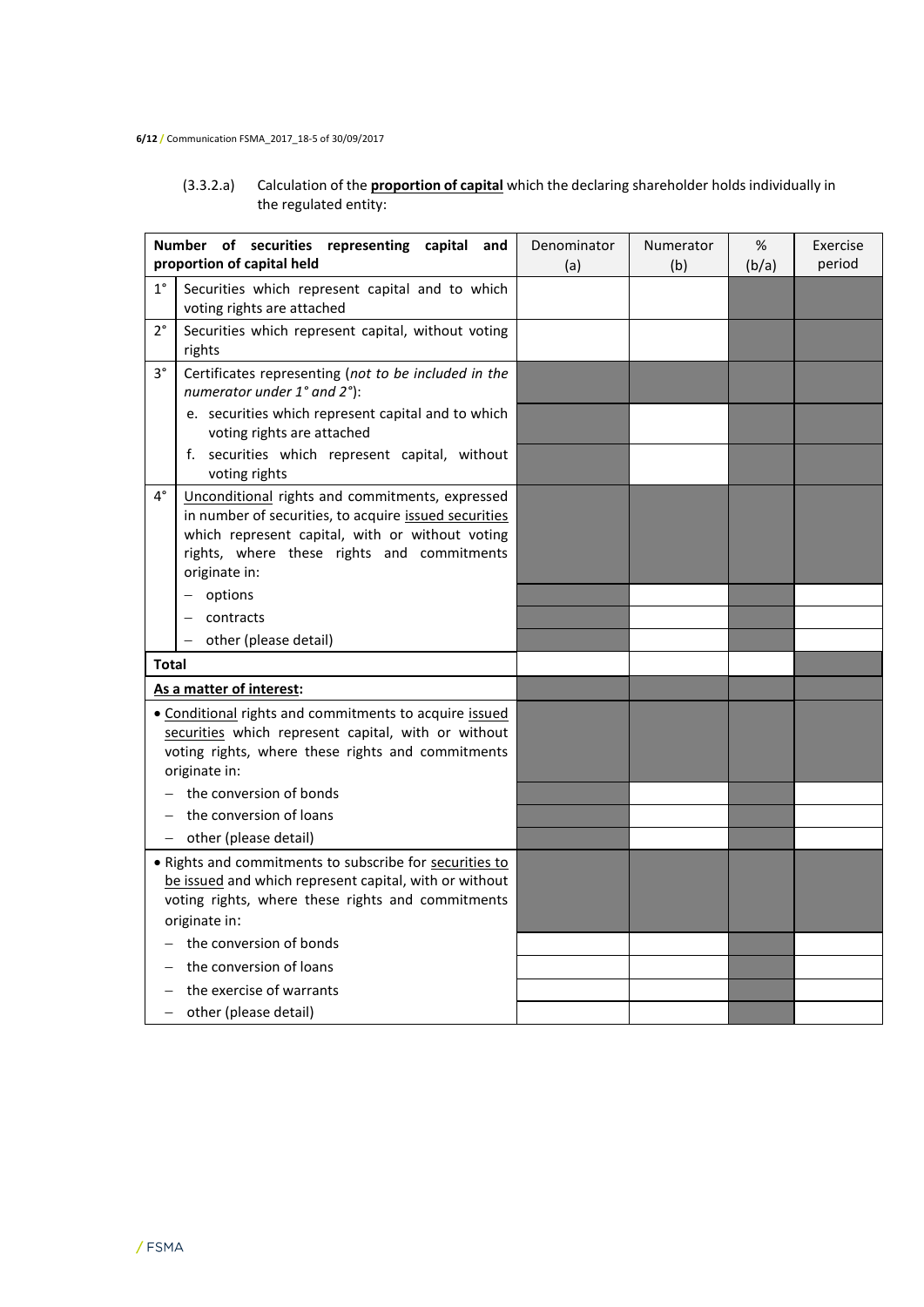(3.3.2.b) Calculation of the **overall proportion of capital** which the declaring shareholder and the other persons with whom the declaring shareholder acts in concert hold collectively in the regulated entity:

|              | Number of securities representing capital and<br>proportion of capital held                                                                                                                                                | Denominator<br>(a) | Numerator<br>(b) | %<br>(b/a) | Exercise<br>period |
|--------------|----------------------------------------------------------------------------------------------------------------------------------------------------------------------------------------------------------------------------|--------------------|------------------|------------|--------------------|
| $1^{\circ}$  | Securities which represent capital and to which<br>voting rights are attached                                                                                                                                              |                    |                  |            |                    |
| 2°           | Securities which represent capital, without voting<br>rights                                                                                                                                                               |                    |                  |            |                    |
| 3°           | Certificates representing (not to be included in the<br>numerator under 1° and 2°):                                                                                                                                        |                    |                  |            |                    |
|              | g. securities which represent capital and to which<br>voting rights are attached                                                                                                                                           |                    |                  |            |                    |
|              | h. securities which represent capital, without<br>voting rights                                                                                                                                                            |                    |                  |            |                    |
| 4°           | Unconditional rights and commitments, expressed<br>in number of securities, to acquire issued securities<br>which represent capital, with or without voting<br>rights, where these rights and commitments<br>originate in: |                    |                  |            |                    |
|              | options                                                                                                                                                                                                                    |                    |                  |            |                    |
|              | contracts                                                                                                                                                                                                                  |                    |                  |            |                    |
|              | other (please detail)                                                                                                                                                                                                      |                    |                  |            |                    |
| <b>Total</b> |                                                                                                                                                                                                                            |                    |                  |            |                    |
|              | As a matter of interest:                                                                                                                                                                                                   |                    |                  |            |                    |
|              | . Conditional rights and commitments to acquire issued<br>securities which represent capital, with or without<br>voting rights, where these rights and commitments<br>originate in:                                        |                    |                  |            |                    |
|              | the conversion of bonds                                                                                                                                                                                                    |                    |                  |            |                    |
|              | the conversion of loans                                                                                                                                                                                                    |                    |                  |            |                    |
|              | other (please detail)                                                                                                                                                                                                      |                    |                  |            |                    |
|              | . Rights and commitments to subscribe for securities to<br>be issued and which represent capital, with or without<br>voting rights, where these rights and commitments<br>originate in:                                    |                    |                  |            |                    |
|              | the conversion of bonds                                                                                                                                                                                                    |                    |                  |            |                    |
|              | the conversion of loans                                                                                                                                                                                                    |                    |                  |            |                    |
|              | the exercise of warrants                                                                                                                                                                                                   |                    |                  |            |                    |
| $-$          | other (please detail)                                                                                                                                                                                                      |                    |                  |            |                    |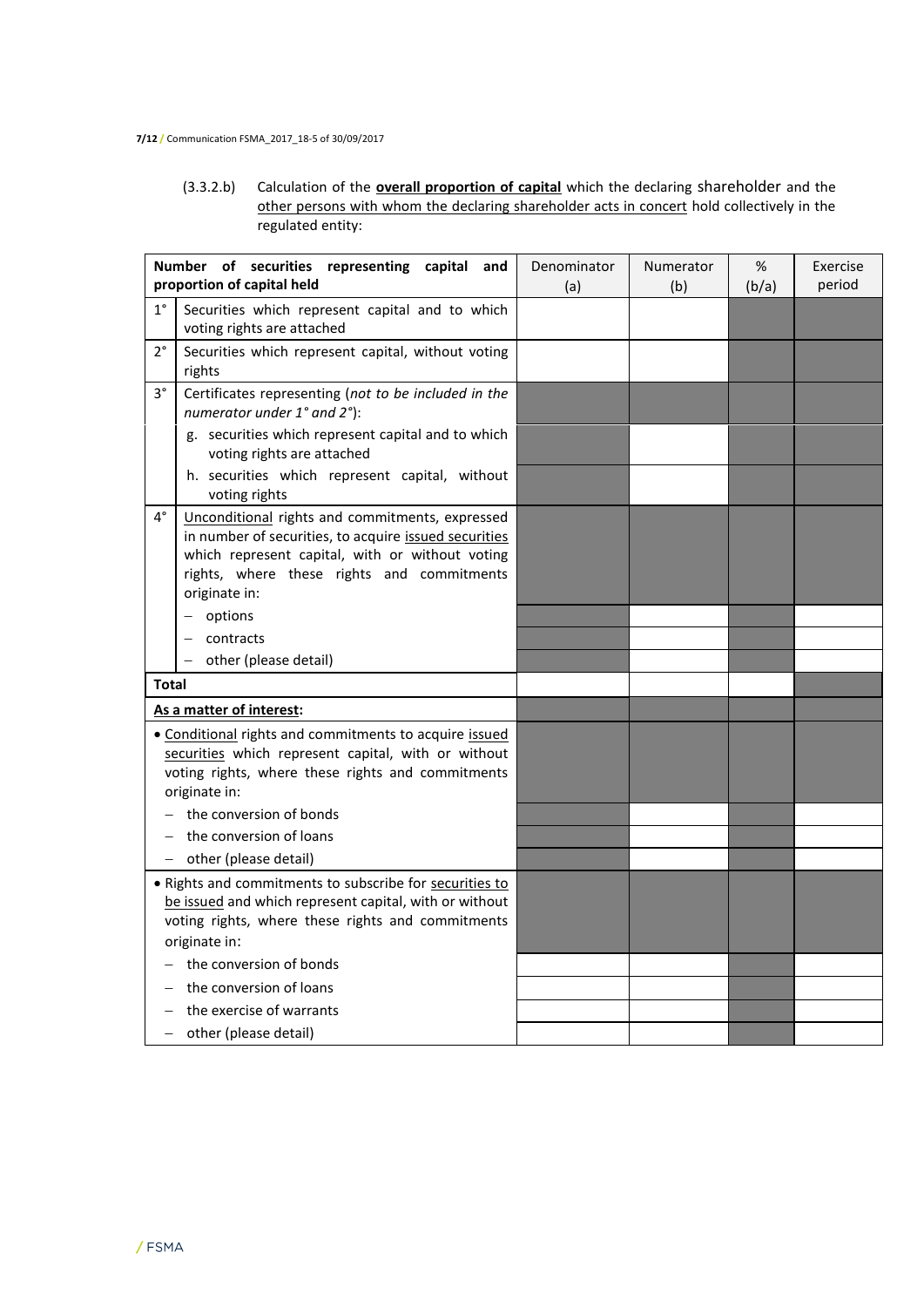#### Aim of the proposed disposal

Number and type of shares in the regulated entity (ordinary, other) to be disposed  $(3.3.3.a)$ of:

|                                                                                                       | Number of shares | Type of shares | Transaction<br>price |
|-------------------------------------------------------------------------------------------------------|------------------|----------------|----------------------|
| by the declaring shareholder                                                                          |                  |                |                      |
| by the declaring shareholderand all<br>persons with whom the declaring<br>shareholder acts in concert |                  |                |                      |

Name of the natural or legal person who announced the intention to acquire the  $(3.3.3.b)$ shares to be disposed of:

 $(3.3.3.c)$ (3.3.3.d) Grounds for the decision to reduce or dispose of the qualifying holding 

- Is the disposal conditional upon lack of objection on the part of the FSMA to the  $(3.3.3.e)$ proposed acquisition by the proposed acquirer?
	- O Yes
	- $O$  No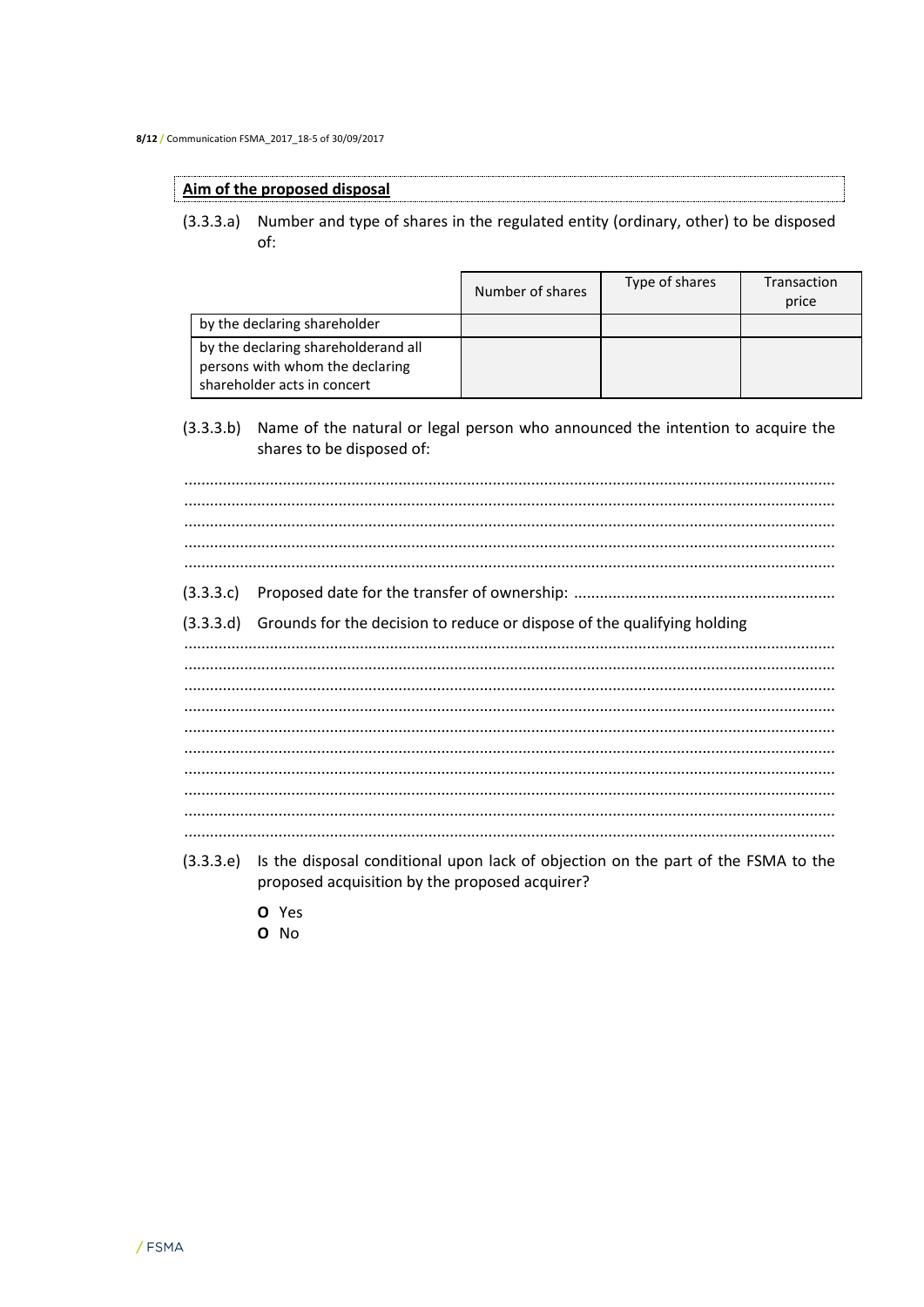#### **Situation** *after* **the proposed disposal**

(3.3.4.a) Calculation of the proportion of voting rights which the declaring shareholder would hold individually in the regulated entity *after* the proposed disposal:

| Number and proportion of voting rights |                                                                                                                                                                                                     | Denominator | Numerator | %     | Exercise |
|----------------------------------------|-----------------------------------------------------------------------------------------------------------------------------------------------------------------------------------------------------|-------------|-----------|-------|----------|
|                                        |                                                                                                                                                                                                     | (a)         | (b)       | (b/a) | period   |
| $1^{\circ}$                            | Securities which represent capital and to which<br>voting rights are attached                                                                                                                       |             |           |       |          |
| $2^{\circ}$                            | Securities which do not represent capital and to<br>which voting rights are attached                                                                                                                |             |           |       |          |
| $3^{\circ}$                            | Certificates representing (not to be included in the<br>numerator under 1° and 2°):                                                                                                                 |             |           |       |          |
|                                        | securities which represent capital and to which<br>i.<br>voting rights are attached                                                                                                                 |             |           |       |          |
|                                        | securities which do not represent capital and to<br>j.<br>which voting rights are attached                                                                                                          |             |           |       |          |
| 4°                                     | Unconditional rights and commitments to acquire<br>issued securities to which voting rights are<br>attached, expressed in number of securities, where<br>these rights and commitments originate in: |             |           |       |          |
|                                        | options                                                                                                                                                                                             |             |           |       |          |
|                                        | contracts                                                                                                                                                                                           |             |           |       |          |
|                                        | other (please detail)                                                                                                                                                                               |             |           |       |          |
| Total                                  |                                                                                                                                                                                                     |             |           |       |          |
|                                        | As a matter of interest:                                                                                                                                                                            |             |           |       |          |
|                                        | · Conditional rights and commitments to acquire issued<br>securities to which voting rights are attached, where<br>these rights and commitments originate in:                                       |             |           |       |          |
|                                        | the conversion of bonds                                                                                                                                                                             |             |           |       |          |
|                                        | the conversion of loans                                                                                                                                                                             |             |           |       |          |
|                                        | other (please detail)                                                                                                                                                                               |             |           |       |          |
|                                        | . Rights and commitments to subscribe for securities to<br>be issued and to which voting rights are attached,<br>where these rights and commitments originate in:                                   |             |           |       |          |
|                                        | the conversion of bonds                                                                                                                                                                             |             |           |       |          |
|                                        | the conversion of loans                                                                                                                                                                             |             |           |       |          |
|                                        | the exercise of warrants                                                                                                                                                                            |             |           |       |          |
|                                        | other (please detail)                                                                                                                                                                               |             |           |       |          |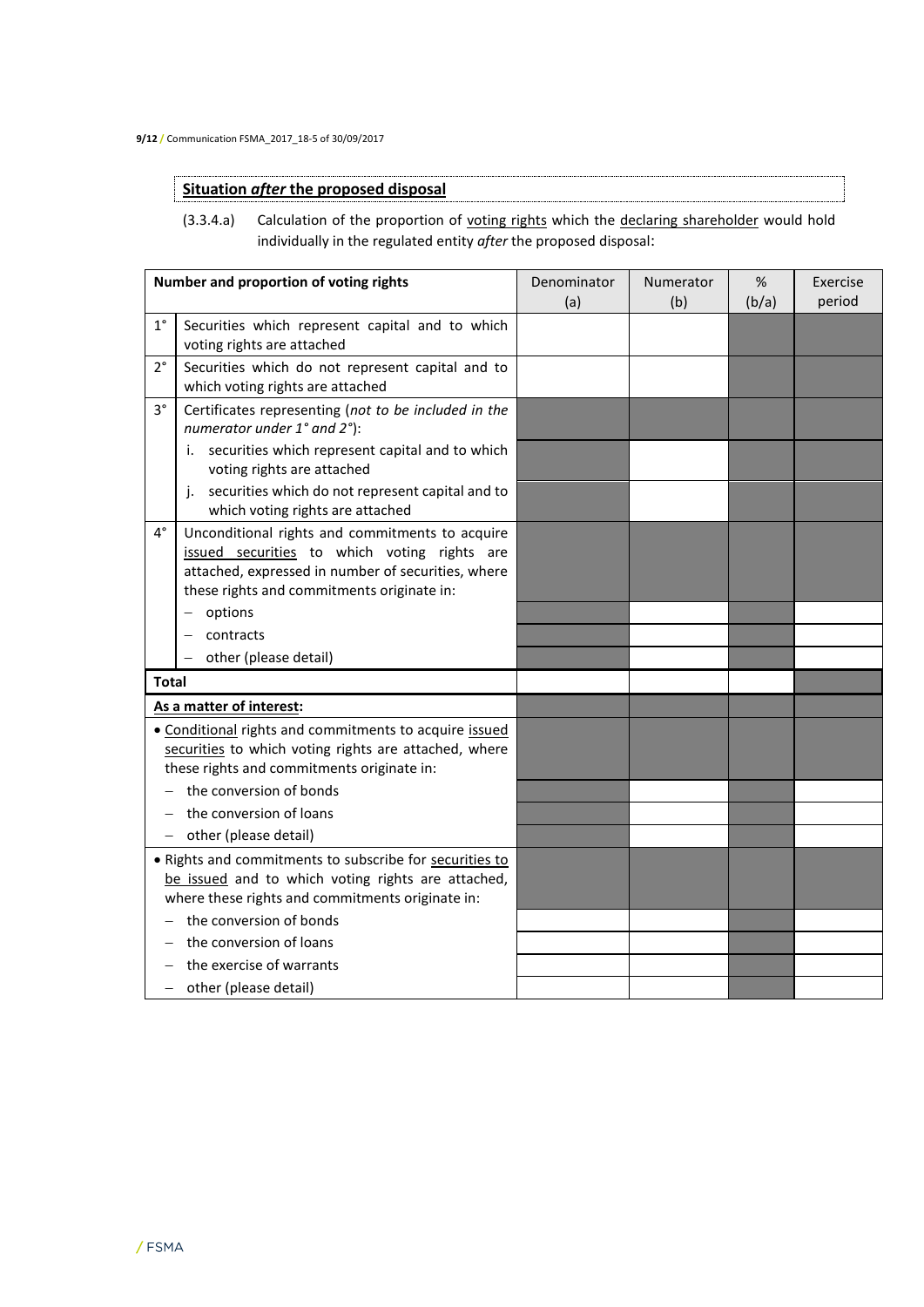(3.3.4.b) Calculation of the proportion of all voting rights which the declaring shareholder and the other persons with whom the declaring shareholder acts in concert would hold collectively in the regulated entity *after* the proposed disposal:

|              | Number and proportion of voting rights                                                                                                                                                              | Denominator | Numerator | $\%$  | Exercise<br>period |
|--------------|-----------------------------------------------------------------------------------------------------------------------------------------------------------------------------------------------------|-------------|-----------|-------|--------------------|
|              |                                                                                                                                                                                                     | (a)         | (b)       | (b/a) |                    |
| $1^{\circ}$  | Securities which represent capital and to which<br>voting rights are attached                                                                                                                       |             |           |       |                    |
| $2^{\circ}$  | Securities which do not represent capital and to<br>which voting rights are attached                                                                                                                |             |           |       |                    |
| $3^{\circ}$  | Certificates representing (not to be included in the<br>numerator under 1° and 2°):                                                                                                                 |             |           |       |                    |
|              | k. securities which represent capital and to which<br>voting rights are attached                                                                                                                    |             |           |       |                    |
|              | securities which do not represent capital and to<br>I.<br>which voting rights are attached                                                                                                          |             |           |       |                    |
| 4°           | Unconditional rights and commitments to acquire<br>issued securities to which voting rights are<br>attached, expressed in number of securities, where<br>these rights and commitments originate in: |             |           |       |                    |
|              | options                                                                                                                                                                                             |             |           |       |                    |
|              | contracts                                                                                                                                                                                           |             |           |       |                    |
|              | other (please detail)                                                                                                                                                                               |             |           |       |                    |
| <b>Total</b> |                                                                                                                                                                                                     |             |           |       |                    |
|              | As a matter of interest:                                                                                                                                                                            |             |           |       |                    |
|              | • Conditional rights and commitments to acquire issued<br>securities to which voting rights are attached, where<br>these rights and commitments originate in:                                       |             |           |       |                    |
|              | the conversion of bonds                                                                                                                                                                             |             |           |       |                    |
|              | the conversion of loans                                                                                                                                                                             |             |           |       |                    |
|              | - other (please detail)                                                                                                                                                                             |             |           |       |                    |
|              | . Rights and commitments to subscribe for securities to<br>be issued and to which voting rights are attached,<br>where these rights and commitments originate in:                                   |             |           |       |                    |
|              | the conversion of bonds                                                                                                                                                                             |             |           |       |                    |
|              | the conversion of loans                                                                                                                                                                             |             |           |       |                    |
|              | the exercise of warrants                                                                                                                                                                            |             |           |       |                    |
|              | - other (please detail)                                                                                                                                                                             |             |           |       |                    |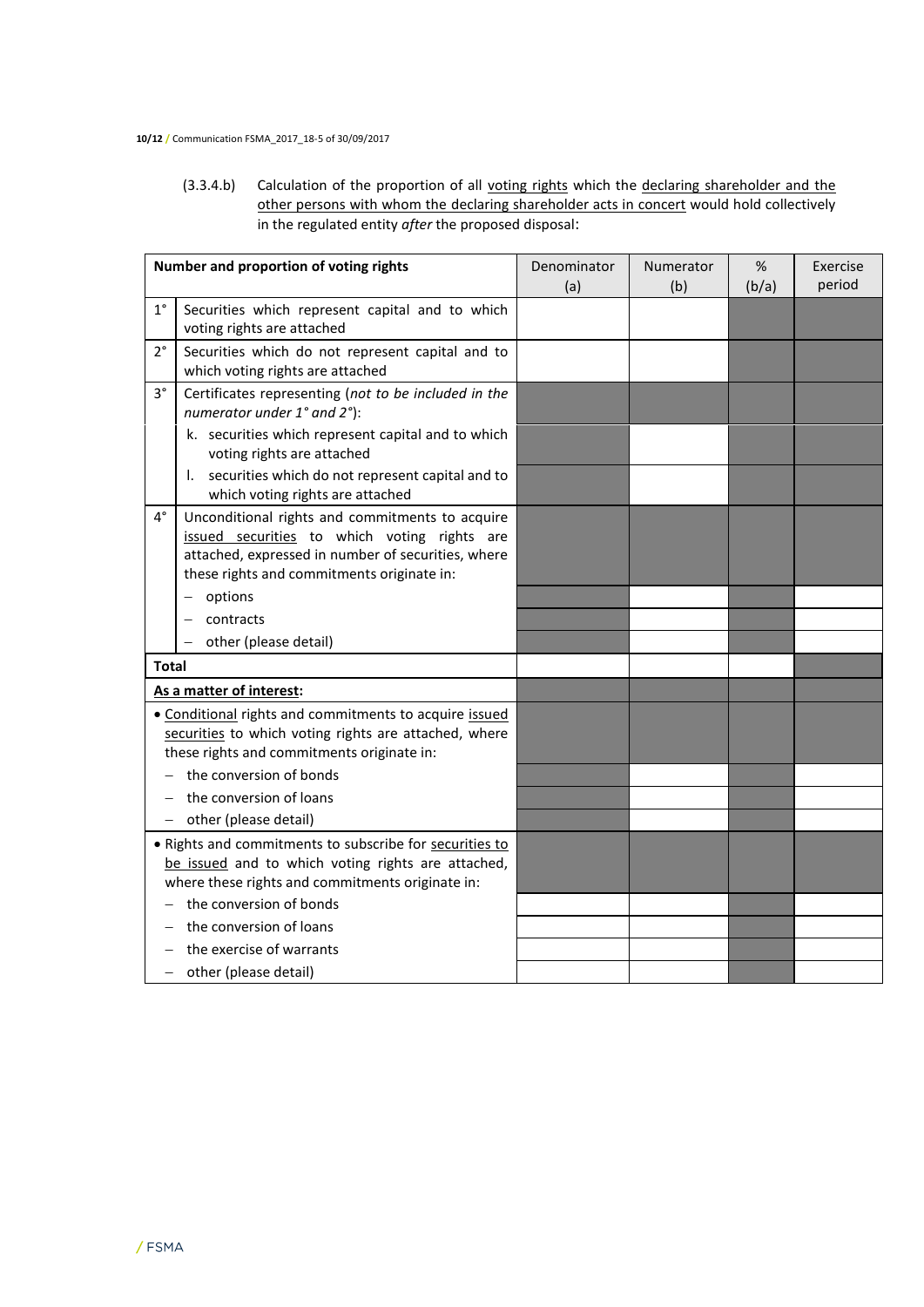### (3.3.5.a) Calculation of the proportion of capital which the declaring shareholder would hold individually in the regulated entity *after* the proposed disposal:

|             | Number of securities representing<br>capital<br>and                                                                                                                                                                        | Denominator | Numerator | %     | Exercise |
|-------------|----------------------------------------------------------------------------------------------------------------------------------------------------------------------------------------------------------------------------|-------------|-----------|-------|----------|
|             | proportion of capital held                                                                                                                                                                                                 | (a)         | (b)       | (b/a) | period   |
| $1^{\circ}$ | Securities which represent capital and to which<br>voting rights are attached                                                                                                                                              |             |           |       |          |
| $2^{\circ}$ | Securities which represent capital, without voting<br>rights                                                                                                                                                               |             |           |       |          |
| 3°          | Certificates representing (not to be included in the<br>numerator under 1° and 2°):                                                                                                                                        |             |           |       |          |
|             | m. securities which represent capital and to which<br>voting rights are attached                                                                                                                                           |             |           |       |          |
|             | n. securities which represent capital, without<br>voting rights                                                                                                                                                            |             |           |       |          |
| 4°          | Unconditional rights and commitments, expressed<br>in number of securities, to acquire issued securities<br>which represent capital, with or without voting<br>rights, where these rights and commitments<br>originate in: |             |           |       |          |
|             | options                                                                                                                                                                                                                    |             |           |       |          |
|             | contracts                                                                                                                                                                                                                  |             |           |       |          |
|             | other (please detail)                                                                                                                                                                                                      |             |           |       |          |
| Total       |                                                                                                                                                                                                                            |             |           |       |          |
|             | As a matter of interest:                                                                                                                                                                                                   |             |           |       |          |
|             | . Conditional rights and commitments to acquire issued<br>securities which represent capital, with or without<br>voting rights, where these rights and commitments<br>originate in:                                        |             |           |       |          |
|             | the conversion of bonds                                                                                                                                                                                                    |             |           |       |          |
|             | the conversion of loans                                                                                                                                                                                                    |             |           |       |          |
|             | other (please detail)                                                                                                                                                                                                      |             |           |       |          |
|             | . Rights and commitments to subscribe for securities to<br>be issued and which represent capital, with or without<br>voting rights, where these rights and commitments<br>originate in:                                    |             |           |       |          |
|             | the conversion of bonds                                                                                                                                                                                                    |             |           |       |          |
|             | the conversion of loans                                                                                                                                                                                                    |             |           |       |          |
|             | the exercise of warrants                                                                                                                                                                                                   |             |           |       |          |
| $-$         | other (please detail)                                                                                                                                                                                                      |             |           |       |          |